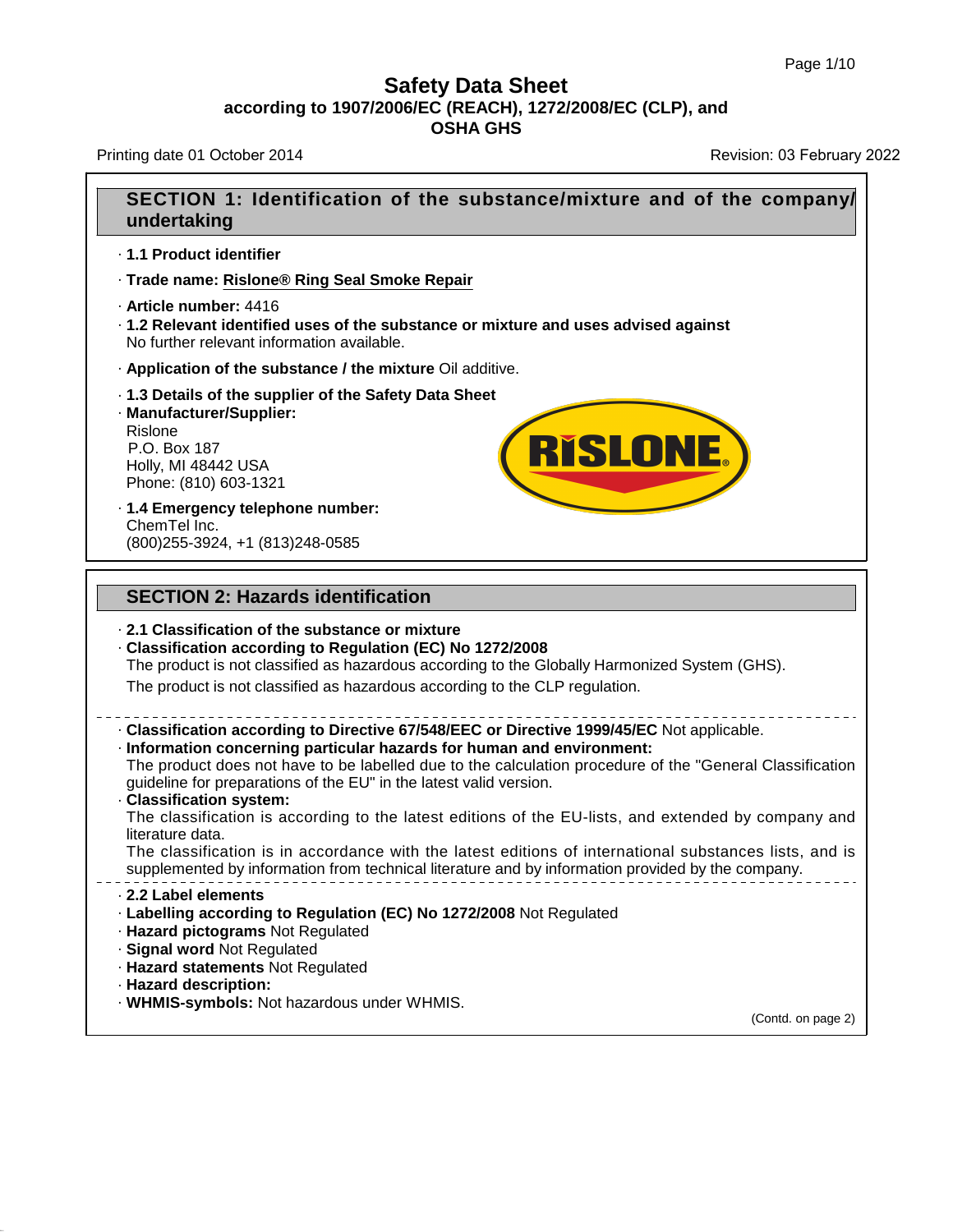### **Safety Data Sheet<br>006/EC (REACH), 1272/2008/E<br>OSHA GHS according to 1907/2006/EC (REACH), 1272/2008/EC (CLP), and<br>according to 1907/2006/EC (REACH), 1272/2008/EC (CLP), and<br>the section of Decision of the section of the section of the section of the section of the section of t** t<mark>y Data Sheet</mark><br>C (REACH), 1272/2008<br>OSHA GHS

Printing date 01 October 2014 **Revision: 03 February 2022** 

**Trade name: Rislone® Ring Seal Smoke Repair**<br> **Trade name: Rislone® Ring Seal Smoke Repair**<br>
Trade name: Rislone® Ring Seal Smoke Repair (Contd. of page 1) **ade name: Rislone® Ring Seal S**<br> **• NFPA ratings (scale 0 - 4)**<br>
Health = 1  $\left| \begin{array}{c} 1 \\ 0 \end{array} \right|$  Reactivi Health =  $1$ <br>Fire =  $1$  $\begin{array}{r} \text{Rislonee@ Ring Seal} \ \hline \ \end{array}$ <br>  $\begin{array}{r} \text{Hes}(\text{scale 0 - 4}) \ \text{Health} = 1 \ \text{Fire} = 1 \ \text{Reactivity} = 0 \end{array}$ **Figure 15**<br>**Fire state 0 - 4)**<br>Health = 1<br>Fire = 1<br>Reactivity = 0 **ngs (scale 0 - 4)**<br>Health = 1<br>Fire = 1<br>Reactivity = 0<br>**ngs (scale 0 - 4) Health = 1**<br> **Health = 1**<br> **Reactivity = 0**<br> **HMIS-ratings (scale 0 - 4)**<br> **HEALTH T** Health = 1 **HEALTH** 1 Hea FIRE REACTIVITY  $\boxed{0}$  Reactivity = 0  $1$  Fire = 1 Fire = 1<br>
Reactivity = 0<br> **ings (scale 0 - 4)**<br> **1** Health = 1<br>
Fire = 1<br> **1** Reactivity = 0 :eactivity = 0<br>**Is (scale 0 - 4)**<br>Health = 1<br>Fire = 1<br>Reactivity = 0 **s (scale 0 - 4)**<br>Health = 1<br>Fire = 1<br>Reactivity = 0<br>**Term Health Hazard 3 HEALTH TO Health = 1<br>
FIRE TO FIFT FIFT FIFT - 1**<br> **REACTIVITY** <sup>1</sup> Reactivity = 0<br> **HMIS Long Term Health Hazard Substances**<br>
None of the ingredients are listed. **HEALTH 11** Health = 1<br>
FIRE TI Fire = 1<br>
REACTIVITY 0 Reactivity = 0<br> **· HMIS Long Term Health Hazard Sub**<br>
None of the ingredients are listed.<br> **· 2.3 Other hazards**<br> **· Results of PBT and vPvB assessme**<br> **· PBT:** Not a **Example Treading = 0**<br> **Results Only Term Health Hazard Substances**<br> **Results of PBT and vPvB assessment**<br> **RESULTS OF PBT and vPvB assessment**<br> **RESULTS OF PBT and vPvB assessment**<br> **RESULTS AND ADDEABLE AND ADDEABLE ASS** None of the ingredients are listed.<br>
• **2.3 Other hazards**<br>
• **Results of PBT and vPvB assessment**<br>
• **PBT:** Not applicable.<br>
• **vPvB:** Not applicable. **SECTION 3: Composition/information on ingredients<br>
SECTION 3: Composition/information on ingredients<br>
SECTION 3: Composition/information on ingredients<br>
3.2 Mixtures SECTION 3: Com**<br>**3.2 Mixtures**<br>**Description:** Mixture of Penacrous company

|                                                                    | · Description: Mixture of substances listed below with nonhazardous additions. |
|--------------------------------------------------------------------|--------------------------------------------------------------------------------|
| · Dangerous components:                                            |                                                                                |
| CAS: 64742-54-7<br>EINECS: 265-157-1<br>Index number: 649-467-00-8 | $>50\%$<br>Distillates (petroleum), hydrotreated heavy paraffinic              |
| CAS: 25038-36-2<br>$\times$ Xi R36<br>$\circ$ Eye Irrit. 2, H319   | < 10%<br>Ethylene/propylene/diene terpolymer                                   |

Additional information:<br>
For the wording of the listed risk phrases refer to section 16.<br>
Note L: The classification as a carcinogen need not apply if it can be shown that the substance contains<br>
less than 3 % DMSO extract **ACT R30**<br>
( $\overline{C}$ ) Eye Irrit. 2, H319<br>
For the wording of the listed risk phrases refer to section 16.<br>
Note L: The classification as a carcinogen need not apply if it can be shown that the substance contains<br>
less tha Lubricational information:<br>
For the wording of the listed risk phrases refer to section 16.<br>
Note L: The classification as a carcinogen need not apply if it can be shown that the substance contains<br>
less than 3 % DMSO extr Additional information:<br>For the wording of the listed risk phrases refer to section 16.<br>Note L: The classification as a carcinogen need not apply if it can be shown that the subs<br>less than 3 % DMSO extract as measured by I Note L: The classification as a carcinogen need notes than 3 % DMSO extract as measured by IP<br>lubricating base oils and asphaltene free petroleur<br>index method', Institute of Petroleum, London. This<br>**SECTION 4: First aid me** 

### Francex method, institute of Petroleum, London. The<br>
SECTION 4: First aid measures<br> **4.1 Description of first aid measures**<br> **4.1 Description of first aid measures**<br>
Immediately remove any clothing soiled by the promotion. **SECTION 4: First aid i**<br>**4.1 Description of first aid · General information:**<br>Immediately remove any clouds are affected persons out in

- 
- **4.1 Description of first aid measures<br>
Ceneral information:**<br>
Immediately remove any clothing soiled by the product.<br>
Take affected persons out into the fresh air.<br> **After inhalation:** Supply fresh air; consult doctor in **SECTION 4: First aid measures**<br> **4.1 Description of first aid measures**<br> **Ceneral information:**<br>
Immediately remove any clothing soiled by the product.<br>
Take affected persons out into the fresh air.<br> **After inhalation:** S

39.4.1

. After skin contact:<br>Immediately wash with water and soap and rinse thoroughly.

(Contd. on page 3)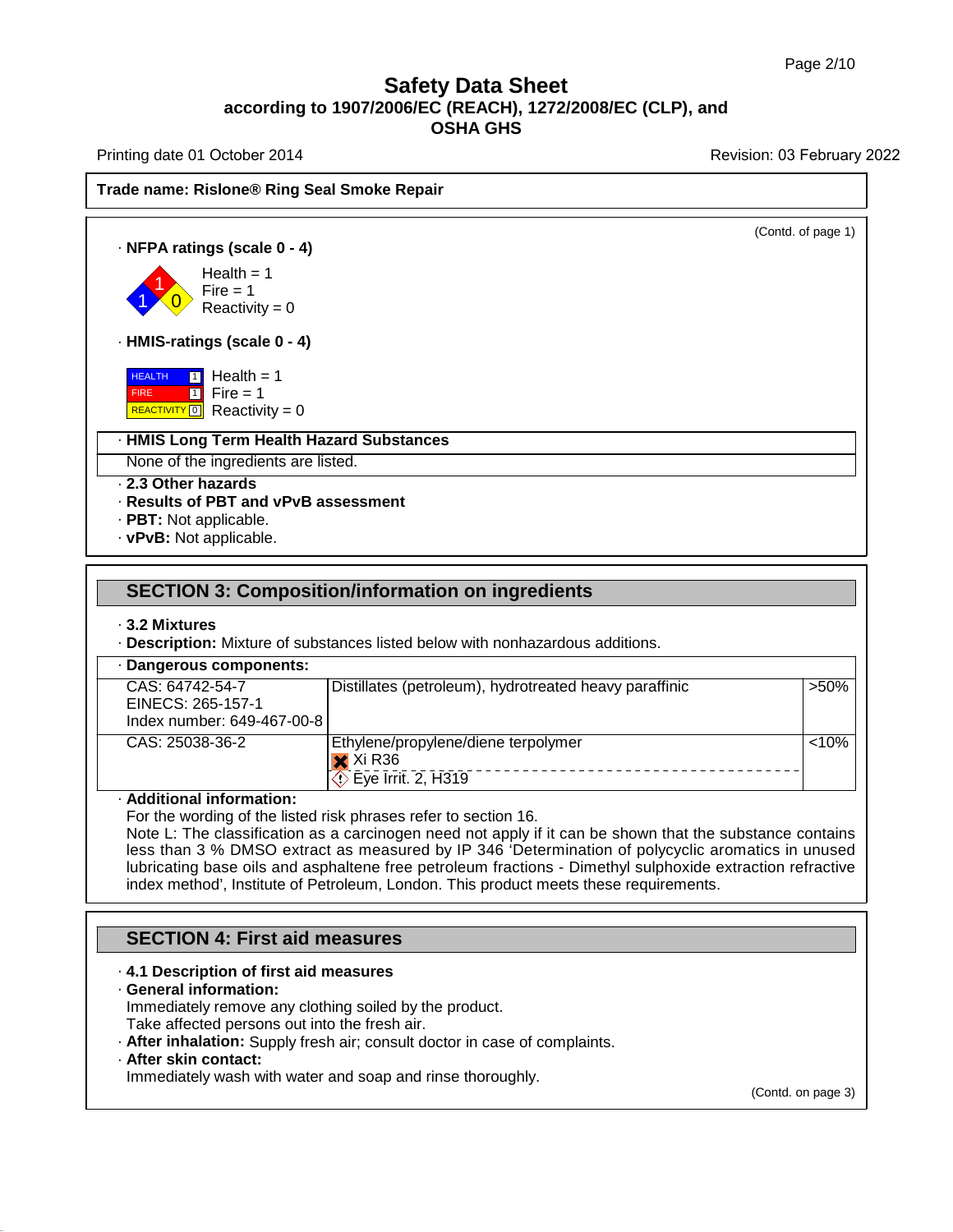### **Safety Data Sheet<br>006/EC (REACH), 1272/2008/E<br>OSHA GHS according to 1907/2006/EC (REACH), 1272/2008/EC (CLP), and<br>according to 1907/2006/EC (REACH), 1272/2008/EC (CLP), and<br>the section of Decision of the section of the section of the section of the section of the section of t Safety Data Sheet**<br>according to 1907/2006/EC (REACH), 1272/2008/EC (CLP), and<br>OSHA GHS

Printing date 01 October 2014 **Printing date 01 October 2014** Revision: 03 February 2022

(Contd. of page 2)

### **Trade name: Rislone® Ring Seal Smoke Repair** If skin irritation continues, consult a doctor.<br>If skin irritation continues, consult a doctor.<br>**· After eye contact:**<br>Remove contact lenses if worn.<br>Rinse opened eve for several minutes under run

The name. Risione of Ring Sear Sino<br>If skin irritation continues, consult a<br>After eye contact:<br>Remove contact lenses if worn.<br>Rinse opened eye for several minute

Remove contact:<br> **Rinse opened eye for several minutes under running water.** If symptoms persist, consult a doctor.<br> **Rinse opened eye for several minutes under running water.** If symptoms persist, consult a doctor.<br> **Afte** 

If skin irritation continues, consult a doctor.<br> **After eye contact:**<br>
Remove contact lenses if worn.<br>
Rinse opened eye for several minutes under running<br> **After swallowing:**<br>
Rinse out mouth and then drink plenty of water

- Fraction Contact:<br>
Remove contact lenses if worn.<br>
Rinse opened eye for several minutes under running water. If symptoms persist, consult a doctor.<br> **After swallowing:**<br>
Rinse out mouth and then drink plenty of water.<br>
Do Frame out mouth and then drink plenty of water.<br>
Do not induce vomiting; call for medical help immediately.<br> **4.2 Most important symptoms and effects, both acute and delayed** Gastric or intestinal disorders.<br> **Hazards** No
- 

4.2 Most Important symptoms and enects, both active Hazards No further relevant information available.<br>**4.3 Indication of any immediate medical attention and Treat skin and mucous membrane with antihistamine are SECTION 5:** 

- 
- **SECTION 5: Firefighting media**<br>• **5.1 Extinguishing media**<br>• Suitable extinguishing agents:<br>• Foam **SECTION 5: Firefighting meas**<br>· **5.1 Extinguishing media**<br>· **Suitable extinguishing agents:**<br>Foam<br>Carbon dioxide Foam **SECTION 5: Firefig**<br>**5.1 Extinguishing medi<br>Suitable extinguishing**<br>Foam<br>Carbon dioxide<br>Gaseous extinguishing a<br>Fire-extinguishing powds 5.1 Extinguishing media<br>Suitable extinguishing agents:<br>Foam<br>Carbon dioxide<br>Gaseous extinguishing agents<br>Fire-extinguishing powder<br>Water haze or fog 5.1 Extinguishing media<br>Suitable extinguishing agents<br>Foam<br>Carbon dioxide<br>Gaseous extinguishing agents<br>Fire-extinguishing powder<br>Water haze or fog<br>For safety reasons unsuitable **Suitable extinguishing ag**<br>Foam<br>Carbon dioxide<br>Gaseous extinguishing age<br>Fire-extinguishing powder<br>Water haze or fog<br>**For safety reasons unsuit**<br>Water with full jet Carbon dioxide<br>Gaseous extinguishing<br>Fire-extinguishing pov<br>Water haze or fog<br>**For safety reasons u**<br>Water with full jet<br>Water spray<br>5.2 Special bazards a
- Carbon dioxide<br>
Gaseous extinguishing agents<br>
Fire-extinguishing powder<br>
Water haze or fog<br> **· For safety reasons unsuitable extinguishing agents:**<br>
Water with full jet<br>
Water spray Gaseous extinguishi<br>Fire-extinguishing pc<br>Water haze or fog<br>For safety reasons<br>Water with full jet<br>Water spray<br>5.2 Special hazards<br>In case of fire, the fo Fire-extinguishing powder<br>
Water haze or fog<br> **· For safety reasons unsuitable extinguishing agents:**<br>
Water with full jet<br>
Water spray<br> **· 5.2 Special hazards arising from the substance or mixture**<br>
In case of fire, the f Water haze or fog<br>**For safety reasons unsuitable extinguishing a**<br>Water with full jet<br>Water spray<br>**5.2 Special hazards arising from the substanc**<br>In case of fire, the following can be released:<br>Carbon monoxide (CO)<br>**5.3 Ad**
- For safety reasons unsuita<br>Water with full jet<br>Water spray<br>5.2 Special hazards arising<br>In case of fire, the following c<br>Carbon monoxide (CO)<br>5.3 Advice for firefighters<br>Protective equipment: vater with full jet<br>
Use Sale Spray<br> **5.2 Special hazards arising from the Incase of fire, the following can be reflect<br>
Carbon monoxide (CO)<br>
<b>5.3 Advice for firefighters**<br> **Protective equipment:**<br>
Wear self-contained res vater spray<br> **5.2 Special hazards arising**<br>
In case of fire, the following c.<br>
Carbon monoxide (CO)<br> **5.3 Advice for firefighters**<br> **Protective equipment:**<br>
Wear self-contained respirate<br>
Wear fully protective suit. In case of fire, the following can be released:<br>Carbon monoxide (CO)<br>5.3 Advice for firefighters<br>Protective equipment:<br>Wear self-contained respiratory protective device.<br>Wear fully protective suit. In case of fire, the following can be released:<br>
Carbon monoxide (CO)<br> **· 5.3 Advice for firefighters**<br> **· Protective equipment:**<br>
Wear self-contained respiratory protective device.<br>
Wear fully protective suit.<br> **· Additio**
- 
- 
- 

**Protective equipment:**<br>Wear self-contained respiratory protective device.<br>Wear fully protective suit.<br>**Additional information** Cool endangered receptacles with water<br>**SECTION 6: Accidental release measures**<br>6.1 Personal p • **Additional Information** Cool endangered receptacies with water fog or naze.<br> **SECTION 6: Accidental release measures**<br>
• 6.1 Personal precautions, protective equipment and emergency procedures<br>
Wear protective equipment **SECTION 6: Accidental release measures<br>6.1 Personal precautions, protective equipment and emergen<br>Wear protective equipment. Keep unprotected persons away.<br>Particular danger of slipping on leaked/spilled product. SECTION 6: Accidental release measures**<br>6.1 Personal precautions, protective equipment and en<br>Wear protective equipment. Keep unprotected persons away<br>Particular danger of slipping on leaked/spilled product.<br>Keep away fro **SECTION 6: Accidental release**<br>
• **6.1 Personal precautions, protective**<br>
Wear protective equipment. Keep unpro<br>
Particular danger of slipping on leaked/<br>
Keep away from ignition sources.<br>
• **6.2 Environmental precautions** Wear protective equipment. Keep unprotected persons away.<br>Particular danger of slipping on leaked/spilled product.<br>Keep away from ignition sources.<br>**6.2 Environmental precautions:**<br>Do not allow to enter sewers/ surface or Inform respective authorities in case of seepage into water course or sewage system. Particular danger of slipping on leaked/spilled product.<br>
Keep away from ignition sources.<br> **6.2 Environmental precautions:**<br>
Do not allow to enter sewers/ surface or ground water.<br>
Inform respective authorities in case of Absorb with liquid-binding material (sand, diatomite, acid binders, universal binders, sawdust).<br>Remove from the water surface (e.g. skim or suck off).<br>Pick up mechanically. Do not allow to enter sewers/ surface or ground water.<br>Inform respective authorities in case of seepage into water O<br>Do not allow to penetrate the ground/soil.<br>6.3 Methods and material for containment and cleaning<br>Absorb w Inform respective authoritic<br>Do not allow to penetrate t<br>**6.3 Methods and materia**<br>Absorb with liquid-binding<br>Remove from the water su<br>Pick up mechanically.

39.4.1

(Contd. on page 4)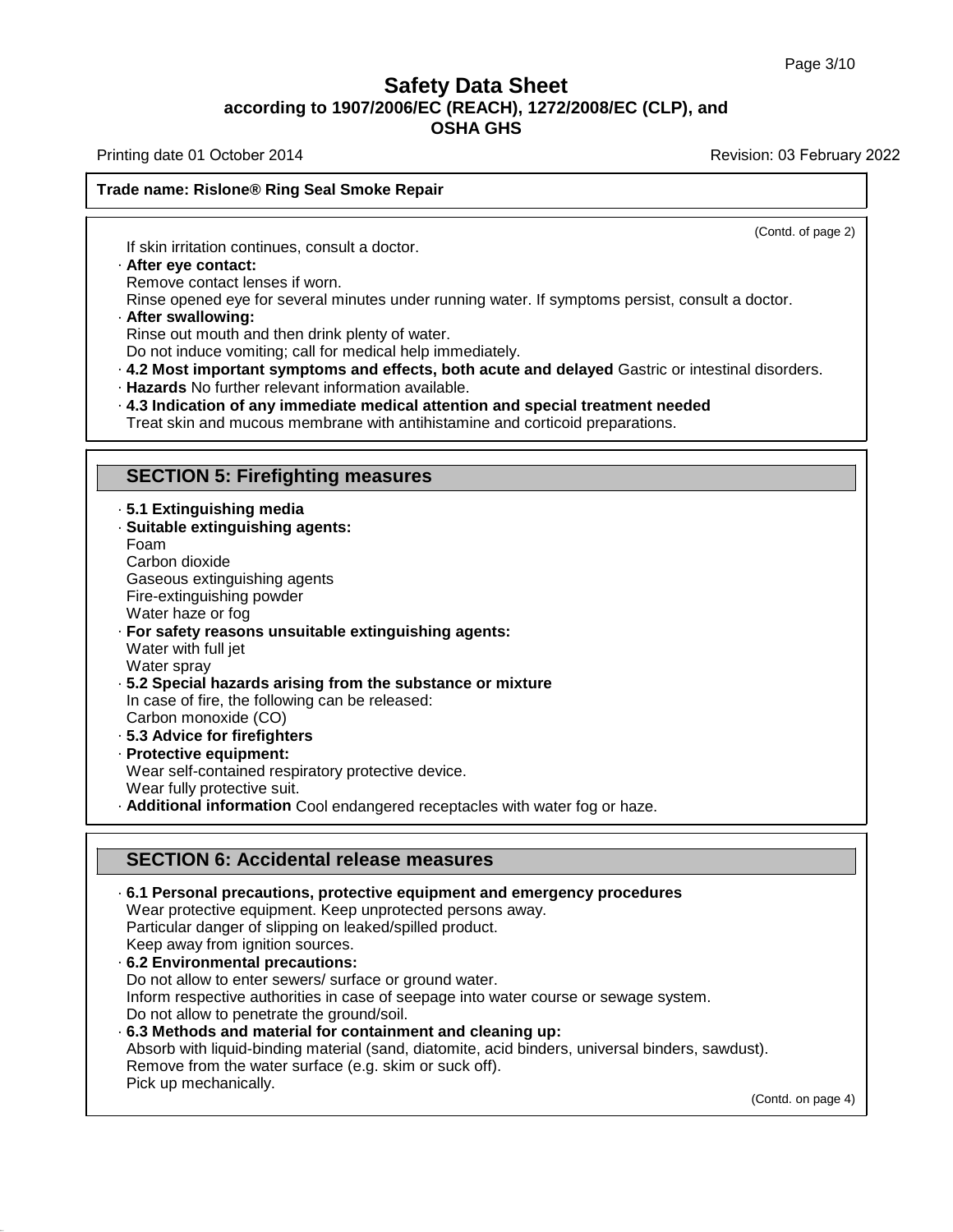### **Safety Data Sheet<br>006/EC (REACH), 1272/2008/E<br>OSHA GHS according to 1907/2006/EC (REACH), 1272/2008/EC (CLP), and<br>according to 1907/2006/EC (REACH), 1272/2008/EC (CLP), and<br>the section of Decision of the section of the section of the section of the section of the section of t Safety Data Sheet**<br>according to 1907/2006/EC (REACH), 1272/2008/EC (CLP), and<br>OSHA GHS

Printing date 01 October 2014 **Printing date 01 October 2014** Revision: 03 February 2022

(Contd. of page 3)

### **Trade name: Rislone® Ring Seal Smoke Repair**

Thing date of October 2014<br>
Me name: Rislone® Ring Seal Smoke Repair<br>
Dispose contaminated material as waste according to item 13.<br>
Clean the affected area carefully; suitable cleaners are:<br>
Organic solvent de name: Rislone® Ring Seal Smoke Repair<br>
Dispose contaminated material as waste according to item<br>
Clean the affected area carefully; suitable cleaners are:<br>
Organic solvent<br>
6.4 Reference to other sections Clean the affected area carefully; suitable cleaners are:<br>
Organic solvent<br> **6.4 Reference to other sections**<br>
See Section 7 for information on safe handling. Dispose contaminated material as waste according<br>Clean the affected area carefully; suitable cleaners<br>Organic solvent<br>6.4 Reference to other sections<br>See Section 7 for information on personal protection<br>See Section 13 for Dispose contaminated material as waste according to item 13.<br>Clean the affected area carefully; suitable cleaners are:<br>Organic solvent<br>6.4 Reference to other sections<br>See Section 7 for information on personal protection eq Clean the affected area carefully; suitable cle<br>Organic solvent<br>6.4 Reference to other sections<br>See Section 7 for information on safe handlir<br>See Section 8 for information on personal present See Section 13 for disposal in

- **b.4 Reference to other sections**<br>
See Section 7 for information on safe handling.<br>
See Section 8 for information on personal protection eq<br>
See Section 13 for disposal information.<br> **SECTION 7: Handling and storage**<br>
7.1 See Section 13 for disposal information.<br> **SECTION 7: Handling and storage**<br> **7.1 Precautions for safe handling**<br>
Ensure good ventilation/exhaustion at the wor<br>
Avoid the formation of oil haze. **SECTION 7: Handling and storage**<br>**7.1 Precautions for safe handling**<br>Ensure good ventilation/exhaustion at the workplace.<br>Avoid the formation of oil haze.<br>Information about fire - and explosion protection: **SECTION 7: Handling and storage**<br>
• **7.1 Precautions for safe handling**<br>
Ensure good ventilation/exhaustion at the workplace.<br>
Avoid the formation of oil haze.<br>
• **Information about fire - and explosion protection:**<br>
Keep The Precautions for safe handling<br>
Ensure good ventilation/exhaustion at the workplace.<br>
Avoid the formation of oil haze.<br>
Information about fire - and explosion protection:<br>
Keep ignition sources away - Do not smoke.<br>
Whe
- **7.1 Precautions for safe handling**<br>
Ensure good ventilation/exhaustion at the workplace.<br>
Avoid the formation of oil haze.<br>
 **Information about fire and explosion protection:**<br>
Keep ignition sources away Do not sm
- · **Storage:**
- Example 10 in the method was vertex to be method when heated the product forms flammable fumes.<br> **7.2 Conditions for safe storage, including any incompatibilitie**<br> **Requirements to be met by storerooms and receptacles:**<br>
A When heated the product forms flammable fumes.<br> **7.2 Conditions for safe storage, including any incompatibilities**<br> **Storage:**<br> **Requirements to be met by storerooms and receptacles:**<br>
Avoid storage near extreme heat, igni Provides are predection for manimeter cancer.<br> **Provide:**<br> **Provide:**<br> **Provide:**<br> **Provide storage near extreme heat, ignition sources or open flame.**<br>
Provide ventilation for receptacles.<br> **Provide ventilation for recept**
- Storage:<br>Requirements to be met by sto<br>Avoid storage near extreme hea<br>Provide ventilation for receptacle<br>Information about storage in c<br>Store away from oxidising agent<br>Eurther information about stol **Requirements to be met by storerooms and recepta**<br>Avoid storage near extreme heat, ignition sources or op<br>Provide ventilation for receptacles.<br>**Information about storage in one common storage**<br>Store away from oxidising ag
- Provide ventilation for receptacles.<br>**Information about storage in one common storage facil**<br>Store away from oxidising agents.<br>Store away from oxidising agents.<br>**Further information about storage conditions:**<br>Store in cool Furthermation about storage in one common storage facility:<br>Store away from oxidising agents.<br>Further information about storage conditions:<br>Store in cool, dry conditions in well sealed receptacles.<br>Keep container tightly s Further Information about storage conditions:<br>Store in cool, dry conditions in well sealed receptacles.<br>Keep container tightly sealed.<br>**7.3 Specific end use(s)** No further relevant information available.<br>**SECTION 8: Exposu**
- 

· **Additional information about design of technical facilities:** No further data; see item 7. · **8.1 Control parameters**

- 
- 
- **SECTION 8: Exposure controls/personal protection**<br>
 Additional information about design of technical facilities: No further data; see item 7.<br>
 8.1 Control parameters<br>
 Ingredients with limit values that require monit The product does not contain any relevant quantities of materials with critical values that have to be monitored at the workplace.<br>  $\cdot$  DNELs No further relevant information available. - Additional information about design of technical facilities: No further data; see<br>
- 8.1 Control parameters<br>
- Ingredients with limit values that require monitoring at the workplace:<br>
The product does not contain any re
- 
- 
- **PNECs** No further relevant information available.<br>• **Additional information:** The lists valid during the<br>• 8.2 Exposure controls<br>• Personal protective equipment:<br>• General protective and hygienic measures:
- 

39.4.1

- 
- Keep away from foodstuffs, beverages and feed. **Exposure controls**<br> **Exposure controls**<br> **Exposure controls**<br> **Exposure controls**<br> **Ceneral protective equipment:**<br> **Ceneral protective and hygienic measures:**<br>
Keep away from foodstuffs, beverages and feed.<br>
Immediately Framerican internation the last calling the matterial given<br> **8.2 Exposure controls**<br> **Personal protective and hygienic measures:**<br>
Keep away from foodstuffs, beverages and feed.<br>
Immediately remove all soiled and contamin 8.2 Exposure controls<br>Personal protective equipment:<br>General protective and hygienic measures:<br>Keep away from foodstuffs, beverages and feed.<br>Immediately remove all soiled and contaminated clothin<br>Wash hands before breaks

(Contd. on page 5)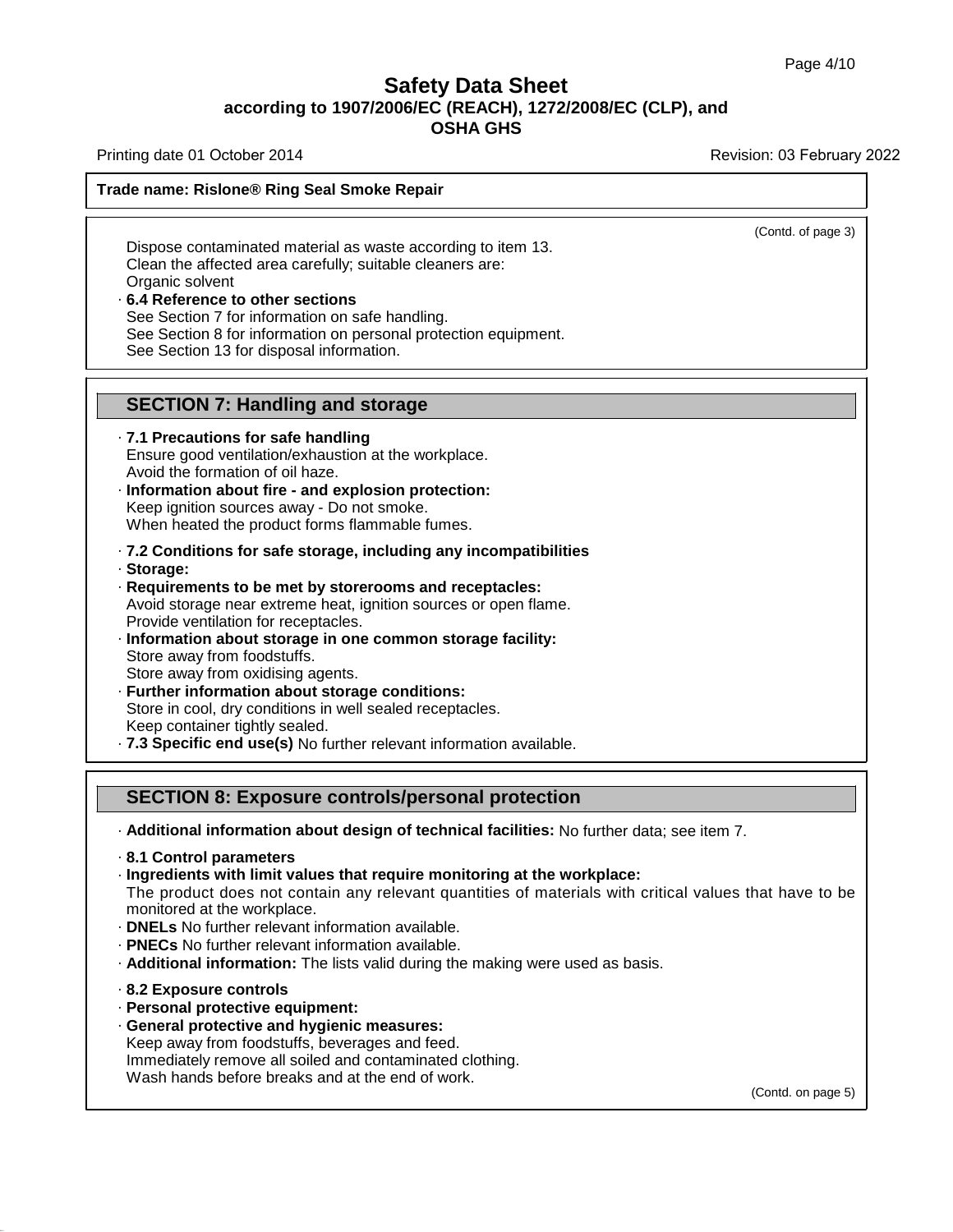### **Safety Data Sheet<br>006/EC (REACH), 1272/2008/E<br>OSHA GHS according to 1907/2006/EC (REACH), 1272/2008/EC (CLP), and<br>according to 1907/2006/EC (REACH), 1272/2008/EC (CLP), and<br>the section of Decision of the section of the section of the section of the section of the section of t Safety Data Sheet**<br>according to 1907/2006/EC (REACH), 1272/2008/EC (CLP), and<br>OSHA GHS

Printing date 01 October 2014 **Printing date 01 October 2014** Revision: 03 February 2022

(Contd. on page 6)



39.4.1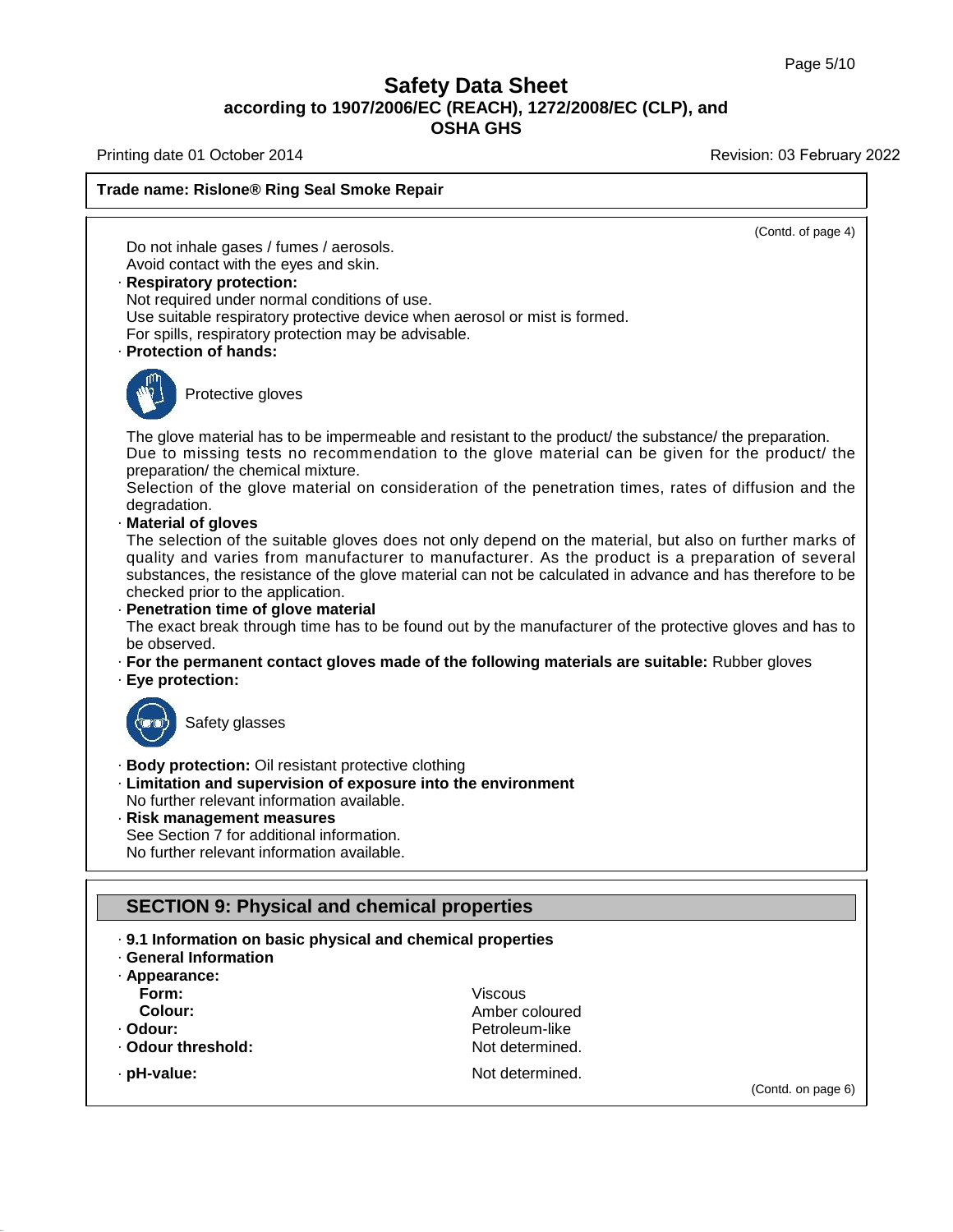## **Safety Data Sheet**<br> **according to 1907/2006/EC (REACH), 1272/2008/EC (CLP), and**<br> **OSHA GHS** t<mark>y Data Sheet</mark><br>C (REACH), 1272/2008<br>OSHA GHS **Trade name: Rislone® Ring Seal Smoke Repair**<br> **Trade name: Rislone® Ring Seal Smoke Repair**<br>
Trade name: Rislone® Ring Seal Smoke Repair

Printing date 01 October 2014 **Printing date 01 October 2014** Revision: 03 February 2022

|                                                                                                   | Trade name: Rislone® Ring Seal Smoke Repair                                            |
|---------------------------------------------------------------------------------------------------|----------------------------------------------------------------------------------------|
|                                                                                                   | (Contd. of page 5)                                                                     |
| Change in condition<br><b>Melting point/Melting range:</b><br><b>Boiling point/Boiling range:</b> | Not Determined.<br>Undetermined.                                                       |
| · Flash point:                                                                                    | >275 °F / >135 °C                                                                      |
| · Flammability (solid, gaseous):                                                                  | Not applicable.                                                                        |
| · Auto/Self-ignition temperature:                                                                 | Not determined.                                                                        |
| · Decomposition temperature:                                                                      | Not determined.                                                                        |
| · Self-igniting:                                                                                  | Product is not self-igniting.                                                          |
| · Danger of explosion:                                                                            | Product does not present an explosion hazard.                                          |
| · Explosion limits:<br>Lower:<br>Upper:                                                           | Not determined.<br>Not determined.                                                     |
| · Vapour pressure:                                                                                | Not determined.                                                                        |
| · Density at 20 °C:<br>· Relative density<br>· Vapour density<br>· Evaporation rate               | $0,83-0,87$ g/cm <sup>3</sup><br>Not determined.<br>Not determined.<br>Not determined. |
| · Solubility in / Miscibility with<br>water:                                                      | Not miscible or difficult to mix.                                                      |
| $\cdot$ Partition coefficient (n-octanol/water) at 20 °C: > 4,0 log POW (Estimate)                |                                                                                        |
| · Viscosity:<br>Dynamic:<br>Kinematic:                                                            | Not determined.<br>Not determined.                                                     |
| · Solvent content:<br><b>Organic solvents:</b>                                                    | Not determined.                                                                        |
| <b>Solids content:</b><br>· 9.2 Other information                                                 | Not determined.<br>No further relevant information available.                          |
| <b>SECTION 10: Stability and reactivity</b>                                                       |                                                                                        |

39.4.1

· 9.2 Other Information<br>SECTION 10: Stabil<br>· 10.1 Reactivity<br>· 10.2 Chemical stability<br>· Thermal decomposition **SECTION 10: Stability and 10.1 Reactivity**<br>10.1 Reactivity<br>10.2 Chemical stability<br>Thermal decomposition / condi<br>No decomposition if used and sto **SECTION 10: Stability and reactivity**<br> **COMPTE 10.1 Reactivity**<br> **COMPTE 10.2 Chemical stability**<br> **COMPTE 10.2 Chemical stability**<br> **COMPTE 10.3 Possibility of hazardous reactions**<br> **COMPTE 10.3 Possibility of hazardous SECTION 10: Stability and reactivity**<br>
· **10.1 Reactivity**<br>
· **Thermal decomposition / conditions to be avoided:**<br>
No decomposition if used and stored according to specifications.<br>
· **10.3 Possibility of hazardous reactio** - 10.1 Reactivity<br>
- 10.2 Chemical stability<br>
- Thermal decomposition / conditions to be avoided:<br>
No decomposition if used and stored according to speci<br>
- 10.3 Possibility of hazardous reactions<br>
Reacts with strong oxid **10.2 Chemical stability<br>Thermal decomposition / cc**<br>No decomposition if used and<br>**10.3 Possibility of hazardou**<br>Reacts with strong oxidising a<br>Reacts with strong acids.<br>Can form explosive mixtures i Thermal decomposition / conditions to be avoided:<br>No decomposition if used and stored according to specifications.<br>10.3 Possibility of hazardous reactions<br>Reacts with strong oxidising agents.<br>Reacts with strong acids.<br>Can (Contd. on page 7)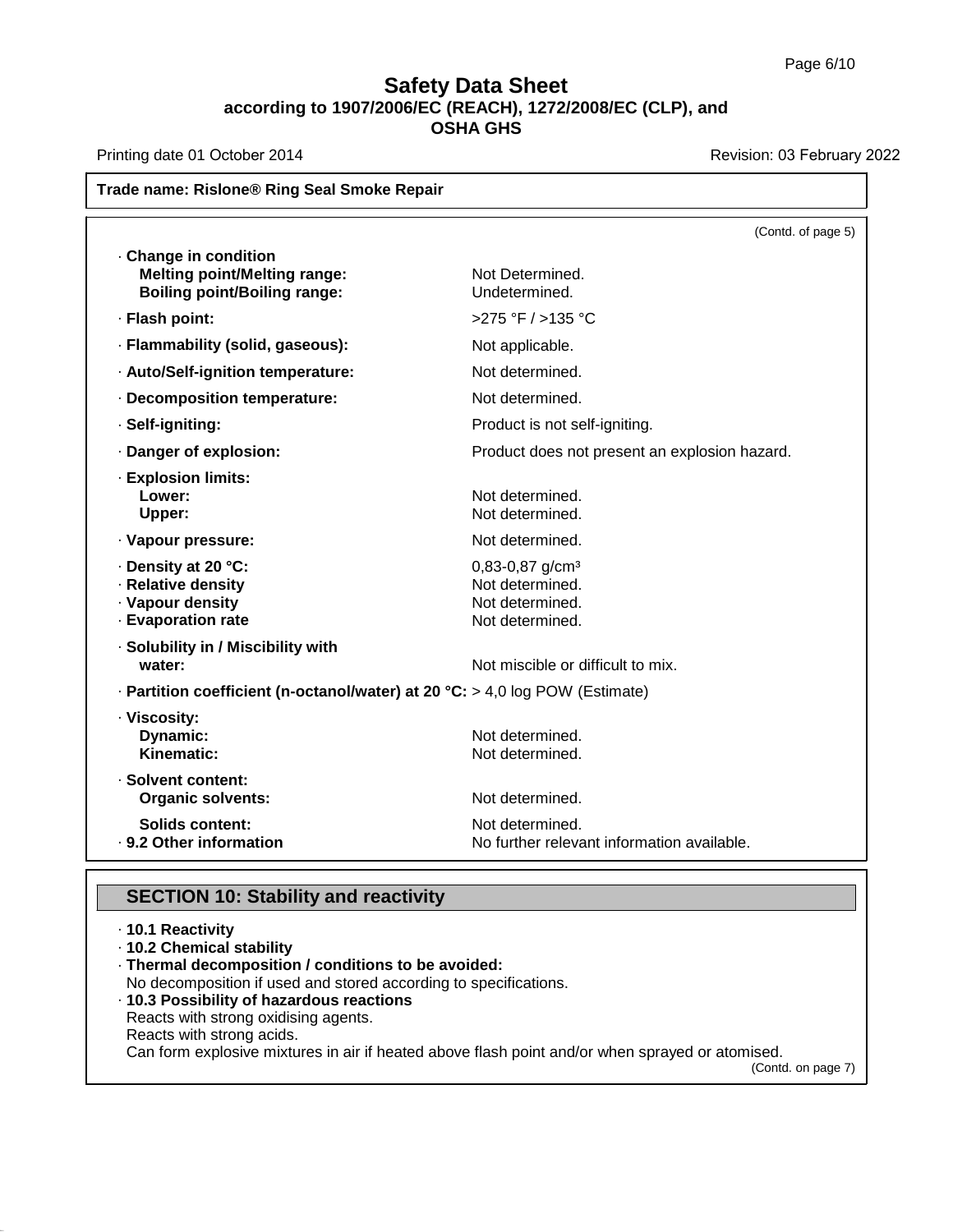### **Safety Data Sheet<br>006/EC (REACH), 1272/2008/E<br>OSHA GHS according to 1907/2006/EC (REACH), 1272/2008/EC (CLP), and<br>according to 1907/2006/EC (REACH), 1272/2008/EC (CLP), and<br>the section of Decision of the section of the section of the section of the section of the section of t Safety Data Sheet**<br>according to 1907/2006/EC (REACH), 1272/2008/EC (CLP), and<br>OSHA GHS **Trade name: Rislone® Ring Seal Smoke Repair**<br> **Trade name: Rislone® Ring Seal Smoke Repair**<br>
Trade name: Rislone® Ring Seal Smoke Repair

Printing date 01 October 2014 **Printing date 01 October 2014** Revision: 03 February 2022

(Contd. of page 6)

**10.4 Conditions to avoid<br>
State and State Street Street Street Street Street Street Street Street Street Street Street Street Street Street Street Street Street Street Street Street Street Street Street Street Street Stre** de name: Rislone® Ring Seal Smoke<br>
Store away from oxidising agents.<br>
Store away from oxidising agents.<br>
Keep ignition sources away - Do not sm<br>
The incompatible materials: No furth

Reep ignition sources away - Do not smoke.<br>
10.4 Conditions to avoid<br>
Store away from oxidising agents.<br>
10.5 **Incompatible materials:** No further relevant information available.<br>
10.6 Hazardous decomposition products:<br>
Ca • 10.4 Conditions to avoid<br>
Store away from oxidising agents.<br>
Keep ignition sources away - Do not smoke.<br>
• 10.5 Incompatible materials: No further relevant information available.<br>
• 10.6 Hazardous decomposition products

**Hydrocarbons TO.5 Incompatible materials:** No lumner relevant information and the secomposition products:<br>Carbon monoxide and carbon dioxide<br>Hydrocarbons<br>**SECTION 11: Toxicological information**<br>11.1 Information on toxicological effect

### **EXECTION 11: Toxicological information<br>• 11.1 Information on toxicological effects<br>• Acute toxicity:<br>• Primary irritant effect: SECTION 11: To**<br>· 11.1 Information on<br>· Acute toxicity:<br>· Primary irritant effe-<br>· on the skin: Slight ir **SECTION 11: Toxicolo**<br>- 11.1 Information on toxicolo:<br>- Acute toxicity:<br>- Primary irritant effect:<br>- on the skin: Slight irritant effect:<br>- on the eve: Slight irritant effect:

- 
- 
- 
- 
- 
- 
- 

SECTION 11: Toxicological information<br>
11.1 Information on toxicological effects<br>
11.1 Information on toxicological effects<br>
1.2 Primary irritant effect:<br>
1.0 The skin: Slight irritant effect on skin and mucous membranes.<br> **Primary irritant effect:**<br> **on the skin:** Slight irritant effect on skin and mucous membranes.<br> **on the eye:** Slight irritant effect on eyes.<br> **Sensitisation:** No sensitising effects known.<br> **Additional toxicological info • on the skin:** Slight irritant effect on skin and mucous membranes.<br> **• on the eye:** Slight irritant effect on eyes.<br> **• Sensitisation:** No sensitising effects known.<br> **• Additional toxicological information:**<br>
The prod Irritant At long or repeated contact with skin it may cause dermatitis due to the degreasing effect of the General EU<br>Classification Guidelines for Preparations as issued in the latest version:<br>Irritant<br>At long or repeated contact Classification Guidelines for Preparations as issued in the later<br>Irritant<br>At long or repeated contact with skin it may cause dermatitier<br>**Repeated dose toxicity:** Repeated exposures may result in<br>**SECTION 12: Ecological i** 

**• Repeated dose toxicity:** Repeated exposures may result in skin and/or respiratory sensitivity.<br>
<br>
<br> **12.1 Toxicity**<br>
• **12.1 Toxicity**: The material is harmful to the environment.<br>
• **12.2 Persistence and degradability** 

- 
- 
- 
- 
- **SECTION 12: Ecological information**<br> **· 12.1 Toxicity**<br> **· Aquatic toxicity:** The material is harmful to the environment.<br> **· 12.2 Persistence and degradability** The product is biodegradable after prolonged adaptation.<br> **Public to the distribution coefficient is harmful to the environment.**<br> **Public to the distribution coefficient n-octanol/water an accumulation in organisms is not expected.**<br> **Pue to the distribution coefficient n-octano** 12.3 Bioaccumulative potential<br>Due to the distribution coefficient n-octanol/water an accumulation in organisms is not e:<br>12.4 Mobility in soil No further relevant information available.<br>Ecotoxical effects:<br>Remark:<br>Due to
- 
- 
- 

39.4.1

· **Remark:**

The product is oxygen-consuming. The declared action may be partly caused by lack of oxygen-consuming. The declared action may be partly caused by lack of oxygen.<br>
∴ **Remark:**<br>
The product is oxygen-consuming. The declare

• **Ecotoxical effects:**<br>
• **Remark:**<br>
Due to mechanical actions of the product (e.g. agglutinations) damages may occur.<br>
The product is oxygen-consuming. The declared action may be partly caused by late<br>
• **Additional ecol** Remark:<br>Due to mechanical actions of the product (e.g. agglutinations) damages may occur.<br>The product is oxygen-consuming. The declared action may be partly caused by lack of<br>**Additional ecological information:**<br>General no Due to mechanical actions of the product<br>The product is oxygen-consuming. The of<br>**Additional ecological information:**<br>**General notes:**<br>This statement was deduced from produ<br>Avoid transfer into the environment.<br>Due to the c

The product is oxygen-consuming. The declared action may be partly caused by lack of oxygen.<br> **Additional ecological information:**<br> **General notes:**<br>
This statement was deduced from products with a similar structure or com Additional ecological information:<br>General notes:<br>This statement was deduced from products with a similar structure or composition.<br>Avoid transfer into the environment.<br>Due to the consistence and the low watersolubility of **General notes:**<br>This statement was deduced from products with a sim<br>Avoid transfer into the environment.<br>Due to the consistence and the low watersolubility of t<br>Due to available data on eliminability/decompositi<br>damage of

This statement was deduced from products with a similar structure or composition.<br>Avoid transfer into the environment.<br>Due to the consistence and the low watersolubility of the product a bioavailability is not probable.<br>Du Avoid transfer into the environment.<br>Due to the consistence and the low watersolubility of the product a bioavailability is not probable.<br>Due to available data on eliminability/decomposition and bioaccumulation potential p system. Do not allow undiluted product or large quantities of it to reach ground water, water course or sewage system.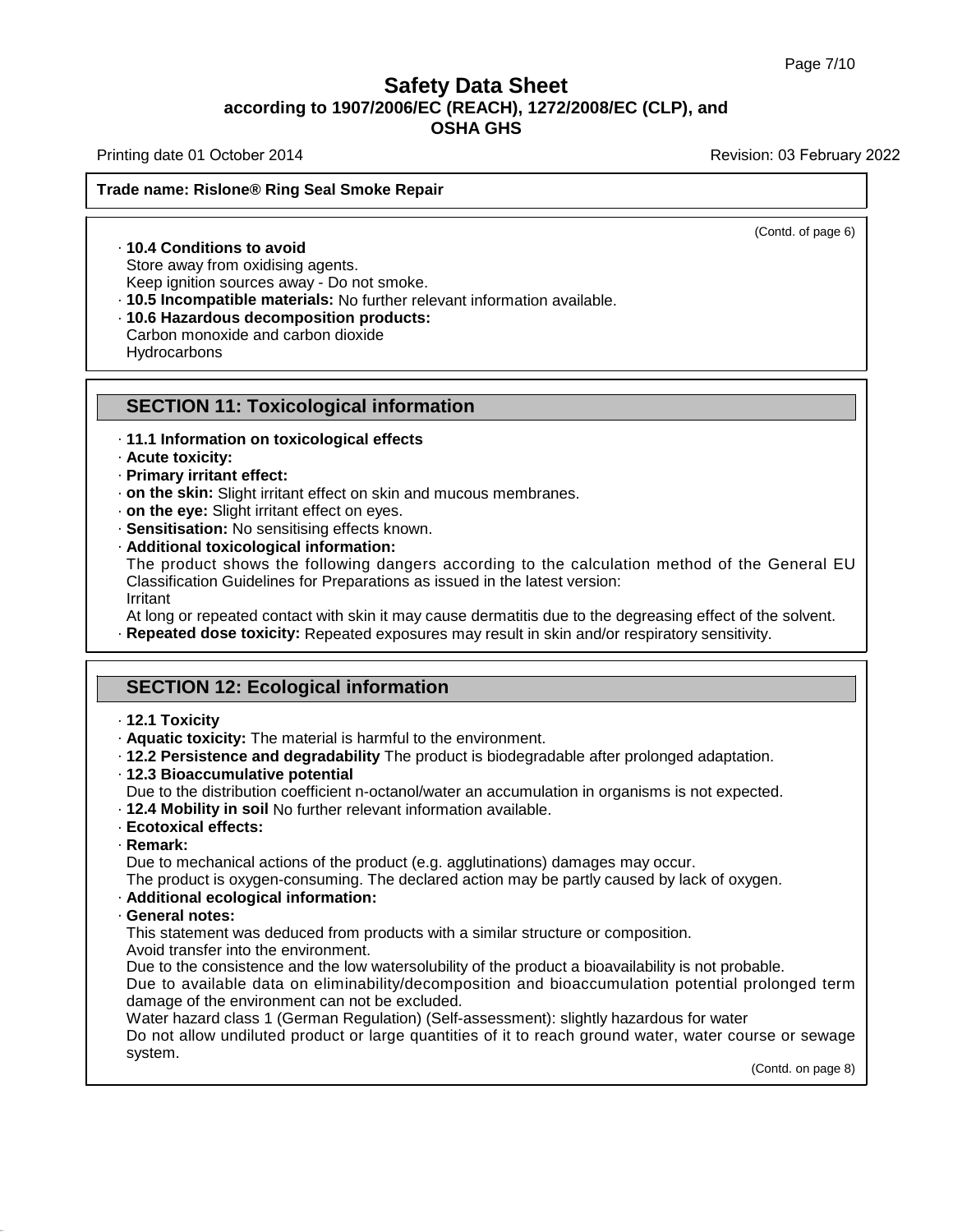### **Safety Data Sheet<br>006/EC (REACH), 1272/2008/E<br>OSHA GHS according to 1907/2006/EC (REACH), 1272/2008/EC (CLP), and<br>according to 1907/2006/EC (REACH), 1272/2008/EC (CLP), and<br>the section of Decision of the section of the section of the section of the section of the section of t** t<mark>y Data Sheet</mark><br>C (REACH), 1272/2008<br>OSHA GHS **Trade name: Rislone® Ring Seal Smoke Repair**<br> **Trade name: Rislone® Ring Seal Smoke Repair**<br>
Trade name: Rislone® Ring Seal Smoke Repair

Printing date 01 October 2014 **Printing date 01 October 2014** Revision: 03 February 2022

(Contd. of page 7)

# **12.5 Results of PBT and vPvB assessment**<br> **12.5 Results of PBT and vPvB assessment**<br> **12.5 Results of PBT and vPvB assessment**<br> **PBT:** Not applicable.

**Example 2 Follow School School Smoke Repair**<br>
• **12.5 Results of PBT and vPvB assessment**<br>
• **PBT:** Not applicable.<br>
• **12.6 Other adverse effects** No further relevant information available. **PBT:** Not applicable.<br> **PBT:** Not applicable.<br> **SECTION 13: Disposal considerations**<br> **SECTION 13: Disposal considerations 12.6 Other adverse effects No further relevant information available.<br>
SECTION 13: Disposal considerations**<br>
13.1 Waste treatment methods

### · **Recommendation**

**SECTION 13: Disposal considerations**<br>13.1 Waste treatment methods<br>Recommendation<br>Product is recyclable as a waste oil. Deliver unused and/or contaminated product to waste oil collectors.<br>Can be burned with household garba **SECTION 13: Disposal considerations**<br>13.1 Waste treatment methods<br>Recommendation<br>Product is recyclable as a waste oil. Deliver unused and/or contaminated product to waste oil collectors.<br>Can be burned with household garba **13.1 Waste treatment methods<br>Recommendation**<br>Product is recyclable as a waste oil. Deliver unused and/or contaminated proc<br>Can be burned with household garbage after consulting with the waste disp<br>pertinent authorities an Must accommendation<br>
The disposed to the disposed to waste oil. Deliver unused and/or contaminated product to waste oil collectors.<br>
Can be burned with household garbage after consulting with the waste disposal facility op From the burned with household garbage after consulting with the waste disposed pertinent authorities and adhering to the necessary technical regulations.<br>Must not be disposed together with household garbage. Do not allow

| Must not be disposed together with household garbage. Do not allow prode                                                                                                                                     |                                          |
|--------------------------------------------------------------------------------------------------------------------------------------------------------------------------------------------------------------|------------------------------------------|
| · Uncleaned packaging:<br>Recommendation: Disposal must be made according to official regulation                                                                                                             |                                          |
|                                                                                                                                                                                                              |                                          |
| <b>SECTION 14: Transport information</b>                                                                                                                                                                     |                                          |
| ⋅ 14.1 UN-Number<br>· DOT, ADR, ADN, IMDG, IATA<br>· 14.2 UN proper shipping name<br>· DOT, ADR, ADN, IMDG, IATA<br>· 14.3 Transport hazard class(es)                                                        | Not Regulated<br>Not Regulated           |
| · DOT, ADR, ADN, IMDG, IATA<br>· Class<br>· 14.4 Packing group<br>· DOT, ADR, IMDG, IATA                                                                                                                     | Not Regulated<br>Not Regulated           |
| · 14.5 Environmental hazards:<br>· Marine pollutant:<br>· 14.6 Special precautions for user<br>· 14.7 Transport in bulk according to Annex II of<br>MARPOL73/78 and the IBC Code<br>· UN "Model Regulation": | No<br>Not applicable.<br>Not applicable. |
| <b>SECTION 15: Regulatory information</b>                                                                                                                                                                    |                                          |
| · 15.1 Safety, health and environmental regulations/legislation specific                                                                                                                                     |                                          |

· UN "Model Regulation":<br>
SECTION 15: Regulatory information<br>
· 15.1 Safety, health and environmental regulations/legislation specific for the substance or mixture<br>· United States (USA)<br>· SARA **SECTION 15: Regulatory information**<br>
15.1 Safety, health and environmental regulation<br>
19.1 United States (USA)<br>
19.1 SARA<br>
19.1 Section 355 (extremely hazardous substances): **EXECTION 15: Regulatory information**<br>
• 15.1 Safety, health and environmental regulations/leg<br>
• United States (USA)<br>
• Section 355 (extremely hazardous substances):<br>
None of the ingredients are listed. 15.1 Safety, health and environment<br>United States (USA)<br>SARA<br>Section 355 (extremely hazardous s<br>None of the ingredients are listed.

· **SARA**

39.4.1

(Contd. on page 9)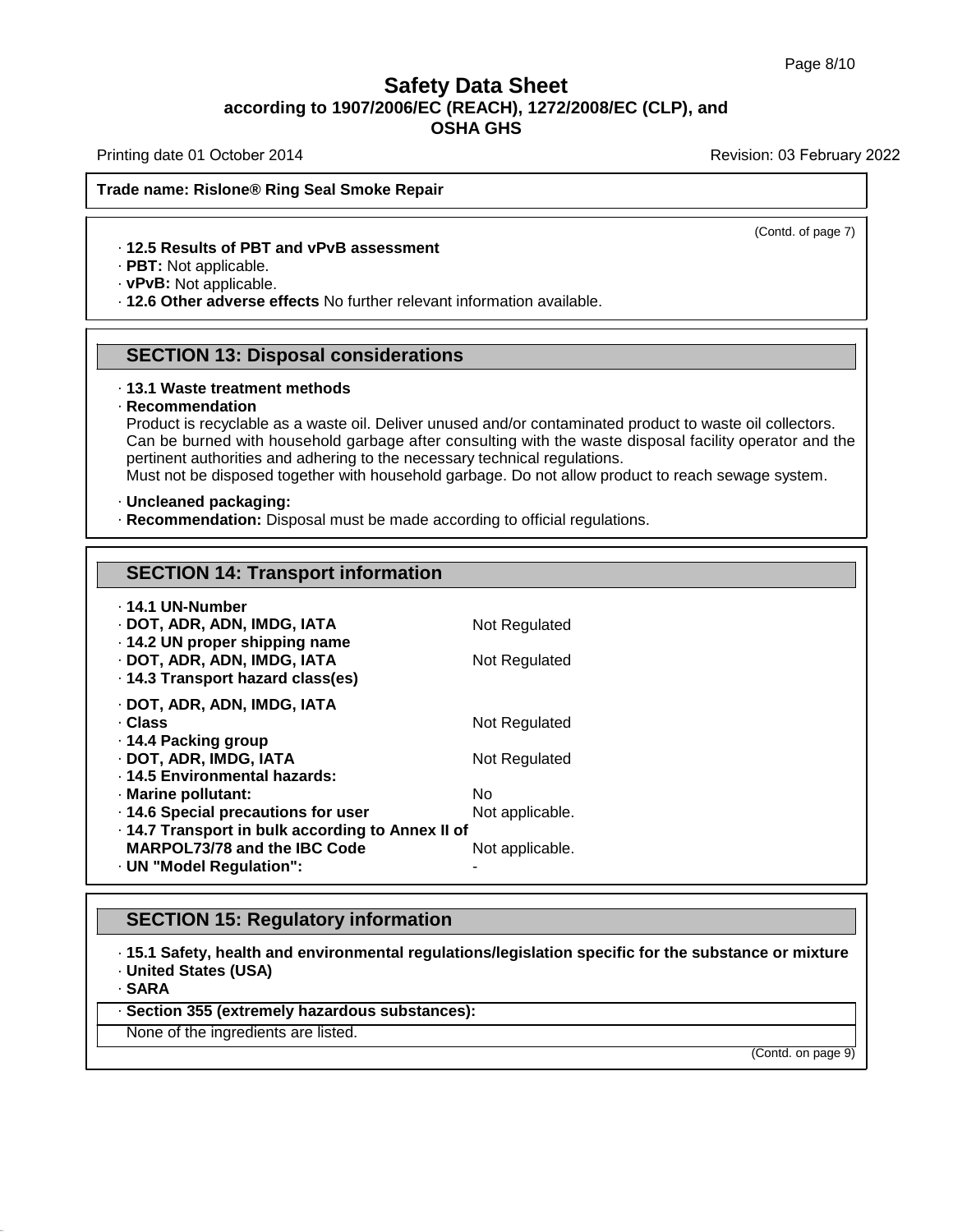### **Safety Data Sheet**<br> **according to 1907/2006/EC (REACH), 1272/2008/EC (CLP), and**<br> **OSHA GHS** t<mark>y Data Sheet</mark><br>C (REACH), 1272/2008<br>OSHA GHS **OSHA GHS**<br>Printing date 01 October 2014<br>Trade name: Rislone® Ring Seal Smoke Repair

Printing date 01 October 2014 **Printing date 01 October 2014** Revision: 03 February 2022

### (Contd. of page 8) · **Section 313 (Specific toxic chemical listings): Example: Rislone® Ring Seal Smoke Repair**<br>
• **Section 313 (Specific toxic chemical listings**<br>
• None of the ingredients are listed.<br>
• **TSCA (Toxic Substances Control Act):**<br>
• All ingredients are listed. None of the ingredients are listed.<br> **· TSCA (Toxic Substances Control A**<br>
All ingredients are listed.<br> **· Proposition 65 (California):**<br> **· Chemicals known to cause cancer:**<br>
None of the ingredients is listed. • **TSCA (Toxic Substances Control Act):**<br>
All ingredients are listed.<br>
• **Proposition 65 (California):**<br>
• **Chemicals known to cause cancer:**<br>
• **Chemicals known to cause reproductive toxicity for females: None of the ingredients are listed.** • **Proposition 65 (California):**<br>
• **Chemicals known to cause cancer:**<br>
• **Chemicals known to cause reproductive toxicity for females:**<br>
• **Chemicals known to cause reproductive toxic** • **Proposition 65 (Califorma):**<br>• Chemicals known to cause cancer:<br>• **Chemicals known to cause reproductive toxicity for females:**<br>• None of the ingredients are listed.<br>• **Chemicals known to cause reproductive toxicity for Chemicals known to cause reproductive toxicity for fem**<br>None of the ingredients are listed.<br>**· Chemicals known to cause reproductive toxicity for male**<br>None of the ingredients are listed.<br>**· Chemicals known to cause devel Example of the ingredients are listed.**<br> **Chemicals known to cause reproduction**<br> **Chemicals known to cause developer None of the ingredients are listed.**<br> **Carcinogenic Categories**<br> **EPA (Environmental Protection Age New** None of the ingredients are listed.<br>
← Chemicals known to cause developmental toxicity:<br>
None of the ingredients are listed.<br>
← Carcinogenic Categories<br>
← EPA (Environmental Protection Agency)<br>
None of the ingredients are • Chemicals known to cause developmental toxicity:<br>None of the ingredients are listed.<br>• **Carcinogenic Categories**<br>• **EPA (Environmental Protection Agency)**<br>None of the ingredients are listed.<br>None of the ingredients are **EPA (Environmental Protection Agency)**<br>
None of the ingredients are listed.<br> **TLARC (International Agency for Research on Cancer)**<br>
None of the ingredients are listed.<br> **TLV (Threshold Limit Value established by ACGIH)**<br> None of the ingredients are listed.<br> **None of the ingredients are listed.**<br> **TLV (Threshold Limit Value established by ACGIH)**<br>
None of the ingredients are listed.<br> **NIOSH-Ca (National Institute for Occupational Safety and** None of the ingredients are listed.<br> **· TLV (Threshold Limit Value established by ACGIH)**<br>
None of the ingredients are listed.<br> **· NIOSH-Ca (National Institute for Occupational Safe**<br>
None of the ingredients are listed.<br> **• NIOSH-Ca (National Institute for Occupational Safety and Health)**<br>None of the ingredients are listed.<br>**• Canadian Domestic Substances List (DSL)**<br>All ingredients are listed.<br>• Canadian Ingredient Disclosure list (limit All ingredients are listed.<br> **Canada**<br> **Canadian Domestic Substances List (DSL)**<br>
All ingredients are listed.<br> **Canadian Ingredient Disclosure list (limit 0.1%)**<br>
None of the ingredients are listed. **Canadian Domestic Substances List (DSL)**<br>
All ingredients are listed.<br> **Canadian Ingredient Disclosure list (limit 0.1%)**<br>
None of the ingredients are listed.<br> **Canadian Ingredient Disclosure list (limit 1%)**<br>
None of the The ingredient Disclosure list (limit 0.1%)<br>
None of the ingredients are listed.<br>
∴ Canadian Ingredient Disclosure list (limit 1%)<br>
None of the ingredients are listed.<br>
← Other regulations, limitations and prohibitive reg **• Canadian Ingredient Disclosure list (limit 1%)**<br>None of the ingredients are listed.<br> **• Other regulations, limitations and prohibitive regulations**<br>
• Substances of very high concern (SVHC) according to REACH, Article  $\cdot$  15.2 Chemical safety assessment: A Chemical Safety Assessment has not been carried out. **Substances of very high concern (SVHC) accordi**<br>None of the ingredients are listed.<br>15.2 Chemical safety assessment: A Chemical Saf<br>**SECTION 16: Other information**<br>This information is based on our present knowledge.<br>speci This information<br>
SECTION 16: Other information<br>
This information is based on our present knowledge. However, this shall not constitute a guarantee for any<br>
specific product features and shall not establish a legally valid

39.4.1

SECTION 16: Other information<br>This information is based on our present knowledge. However, this shall not constitute a guarantee for any<br>specific product features and shall not establish a legally valid contractual relatio